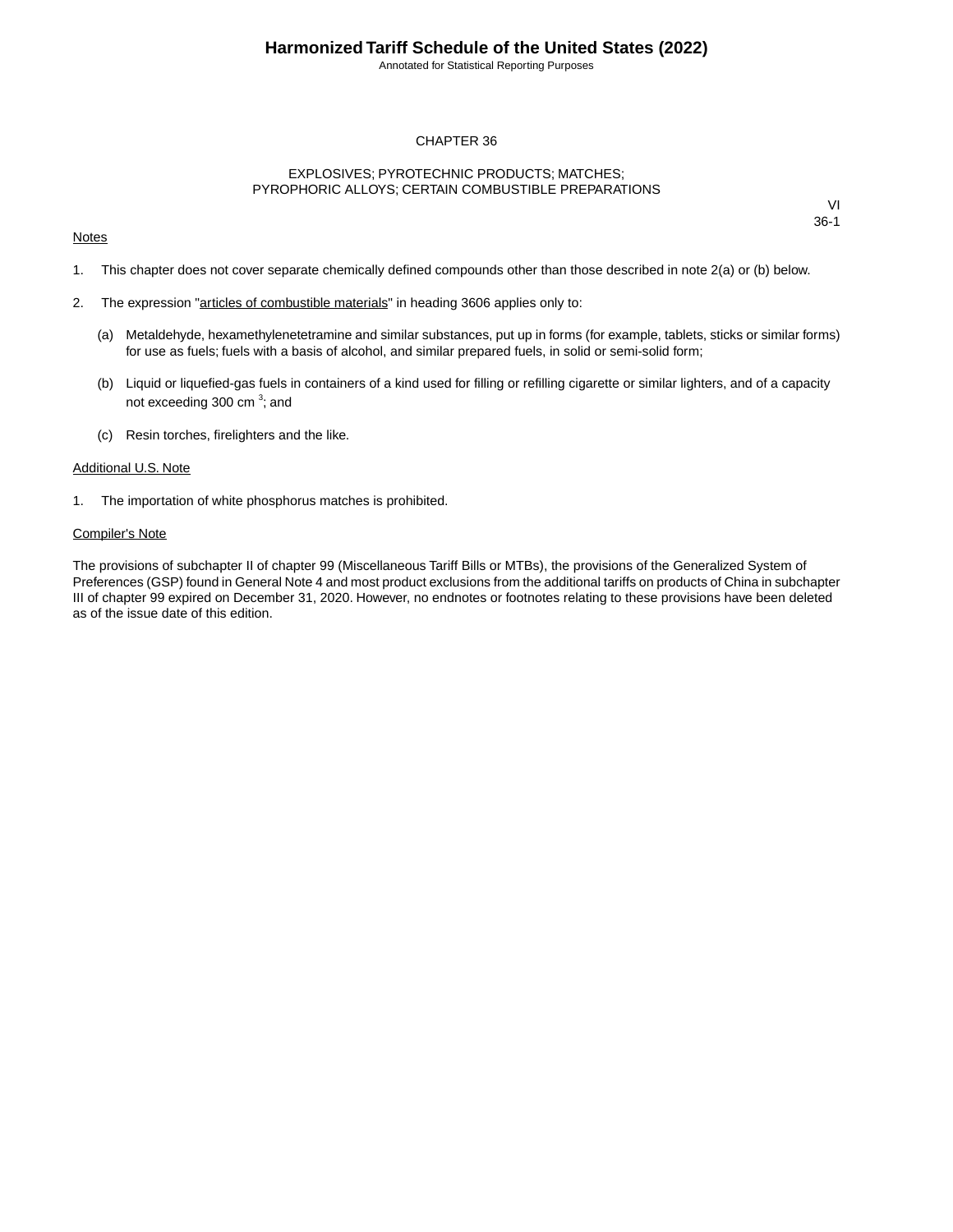Annotated for Statistical Reporting Purposes

| Heading/        | Stat.       |                                                                                                                                       | Unit           |                     | Rates of Duty                                                                       |                |
|-----------------|-------------|---------------------------------------------------------------------------------------------------------------------------------------|----------------|---------------------|-------------------------------------------------------------------------------------|----------------|
| Subheading      | Suf-<br>fix | Article Description                                                                                                                   | of<br>Quantity | General             | 1<br>Special                                                                        | $\overline{2}$ |
|                 |             |                                                                                                                                       |                |                     | Free (A, AU, BH, CL, 60%                                                            |                |
|                 |             |                                                                                                                                       |                |                     | CO, D, E, IL, JO,<br>KR, MA, OM, P,<br>PA, PE, S, SG)                               |                |
| 3602.00.00      | 30          | Prepared explosives, other than propellant powders    Free <sup>1/</sup><br>Dynamite and other high explosives, put up in cartridges, |                |                     |                                                                                     | Free           |
|                 | 60          |                                                                                                                                       |                |                     |                                                                                     |                |
| 3603            |             | Safety fuses; detonating cords; percussion or detonating caps;<br>igniters; electric detonators:                                      |                |                     |                                                                                     |                |
| 3603.10.00 00   |             |                                                                                                                                       | thousand<br>m  | $3\%$ <sup>1/</sup> | Free (A*, AU, BH,<br>CL, CO, D, E, IL,<br>JO, KR, MA, OM,<br>P, PA, PE, S, SG)      | 8.3%           |
| 3603.20.00 00   |             |                                                                                                                                       | m              | $3\%$ <sup>1/</sup> | Free (A*, AU, BH,<br>CL, CO, D, E, IL,<br>JO, KR, MA, OM,<br>P, PA, PE, S, SG)      | 8.3%           |
| 3603.30.00 00   |             |                                                                                                                                       |                |                     | Free (A*, AU, BH,<br>CL, CO, D, E, IL,<br>JO, KR, MA, OM,<br>P, PA, PE, S, SG)      | 30%            |
| 3603.40.00 00   |             |                                                                                                                                       |                |                     | Free (A*, AU, BH,<br>CL, CO, D, E, IL,<br>JO, KR, MA, OM,<br>P, PA, PE, S, SG)      | 0.3%           |
| 3603.50.00   00 |             |                                                                                                                                       |                |                     | Free (A*, AU, BH,<br>CL, CO, D, E, IL,<br>JO, KR, MA, OM,<br>P, PA, PE, S, SG)      | 0.3%           |
| 3603.60.00 00   |             |                                                                                                                                       |                |                     | Free (A*, AU, BH,<br>CL, CO, D, E, IL,<br>JO, KR, MA, OM,<br>P, PA, PE, S, SG)      | 0.3%           |
| 3604<br>3604.10 |             | Fireworks, signaling flares, rain rockets, fog signals and other<br>pyrotechnic articles:<br>Fireworks:                               |                |                     |                                                                                     |                |
| 3604.10.10 00   |             |                                                                                                                                       |                |                     | Free (A, AU, BH, CL, 12.5%<br>CO, D, E, IL, JO,<br>KR, MA, OM, P,<br>PA, PE, S, SG) |                |
| 3604.10.90      |             |                                                                                                                                       |                |                     | Free (A, AU, BH, CL,<br>CO, D, E, IL, JO,<br>KR, MA, OM, P,<br>PA, PE, S, SG)       | 12.5%          |
| 3604.90.00 00   | 10<br>50    |                                                                                                                                       | kg             |                     | Free (A*, AU, BH,<br>CL, CO, D, E, IL,                                              | 40%            |
|                 |             |                                                                                                                                       |                |                     | JO, KR, MA, OM,<br>P, PA, PE, S, SG)                                                |                |

VI 36-2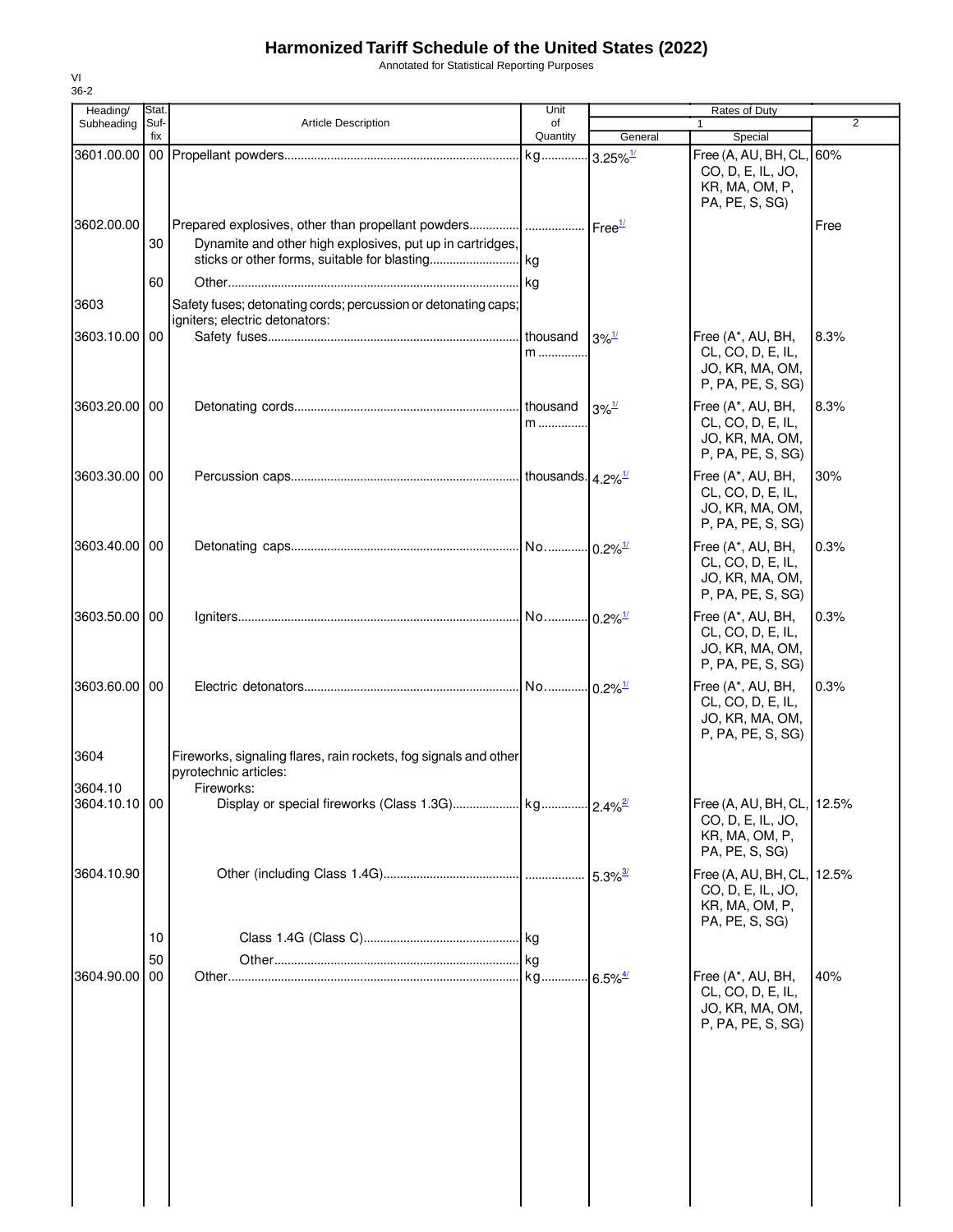Annotated for Statistical Reporting Purposes

| Suf-<br>Article Description<br>Subheading<br>of<br>1<br>Quantity<br>fix<br>General<br>Special<br>Matches, other than pyrotechnic articles of heading 3604<br>Free <sup>1/</sup><br>3605.00.00<br>.<br>30<br>60<br>Ferrocerium and other pyrophoric alloys in all forms; articles<br>3606<br>of combustible materials as specified in note 2 to this chapter:<br>3606.10.00 00<br>Liquid or liquefied-gas fuels in containers of a kind used<br>for filling or refilling cigarette or similar lighters and of a<br>3606.90<br>Other: | $\overline{2}$<br>20¢/gross of<br>immediate<br>containers<br>Free |
|-------------------------------------------------------------------------------------------------------------------------------------------------------------------------------------------------------------------------------------------------------------------------------------------------------------------------------------------------------------------------------------------------------------------------------------------------------------------------------------------------------------------------------------|-------------------------------------------------------------------|
|                                                                                                                                                                                                                                                                                                                                                                                                                                                                                                                                     |                                                                   |
|                                                                                                                                                                                                                                                                                                                                                                                                                                                                                                                                     |                                                                   |
|                                                                                                                                                                                                                                                                                                                                                                                                                                                                                                                                     |                                                                   |
|                                                                                                                                                                                                                                                                                                                                                                                                                                                                                                                                     |                                                                   |
|                                                                                                                                                                                                                                                                                                                                                                                                                                                                                                                                     |                                                                   |
|                                                                                                                                                                                                                                                                                                                                                                                                                                                                                                                                     |                                                                   |
|                                                                                                                                                                                                                                                                                                                                                                                                                                                                                                                                     |                                                                   |
|                                                                                                                                                                                                                                                                                                                                                                                                                                                                                                                                     |                                                                   |
|                                                                                                                                                                                                                                                                                                                                                                                                                                                                                                                                     |                                                                   |
|                                                                                                                                                                                                                                                                                                                                                                                                                                                                                                                                     |                                                                   |
|                                                                                                                                                                                                                                                                                                                                                                                                                                                                                                                                     |                                                                   |
| 3606.90.30 00<br>Free (A+, AU, BH,                                                                                                                                                                                                                                                                                                                                                                                                                                                                                                  | 56.7%                                                             |
| CL, CO, D, E, IL,                                                                                                                                                                                                                                                                                                                                                                                                                                                                                                                   |                                                                   |
| JO, KR, MA, OM,<br>P, PA, PE, S, SG)                                                                                                                                                                                                                                                                                                                                                                                                                                                                                                |                                                                   |
| 3606.90.40 00                                                                                                                                                                                                                                                                                                                                                                                                                                                                                                                       | 25%                                                               |
|                                                                                                                                                                                                                                                                                                                                                                                                                                                                                                                                     |                                                                   |
| 3606.90.80 00<br>Free (A, AU, BH, CL, 25%<br>CO, D, E, IL, JO,                                                                                                                                                                                                                                                                                                                                                                                                                                                                      |                                                                   |
| KR, MA, OM, P,                                                                                                                                                                                                                                                                                                                                                                                                                                                                                                                      |                                                                   |
| PA, PE, S, SG)                                                                                                                                                                                                                                                                                                                                                                                                                                                                                                                      |                                                                   |
|                                                                                                                                                                                                                                                                                                                                                                                                                                                                                                                                     |                                                                   |
|                                                                                                                                                                                                                                                                                                                                                                                                                                                                                                                                     |                                                                   |
|                                                                                                                                                                                                                                                                                                                                                                                                                                                                                                                                     |                                                                   |
|                                                                                                                                                                                                                                                                                                                                                                                                                                                                                                                                     |                                                                   |
|                                                                                                                                                                                                                                                                                                                                                                                                                                                                                                                                     |                                                                   |
|                                                                                                                                                                                                                                                                                                                                                                                                                                                                                                                                     |                                                                   |
|                                                                                                                                                                                                                                                                                                                                                                                                                                                                                                                                     |                                                                   |
|                                                                                                                                                                                                                                                                                                                                                                                                                                                                                                                                     |                                                                   |
|                                                                                                                                                                                                                                                                                                                                                                                                                                                                                                                                     |                                                                   |
|                                                                                                                                                                                                                                                                                                                                                                                                                                                                                                                                     |                                                                   |
|                                                                                                                                                                                                                                                                                                                                                                                                                                                                                                                                     |                                                                   |
|                                                                                                                                                                                                                                                                                                                                                                                                                                                                                                                                     |                                                                   |
|                                                                                                                                                                                                                                                                                                                                                                                                                                                                                                                                     |                                                                   |
|                                                                                                                                                                                                                                                                                                                                                                                                                                                                                                                                     |                                                                   |
|                                                                                                                                                                                                                                                                                                                                                                                                                                                                                                                                     |                                                                   |
|                                                                                                                                                                                                                                                                                                                                                                                                                                                                                                                                     |                                                                   |
|                                                                                                                                                                                                                                                                                                                                                                                                                                                                                                                                     |                                                                   |
|                                                                                                                                                                                                                                                                                                                                                                                                                                                                                                                                     |                                                                   |
|                                                                                                                                                                                                                                                                                                                                                                                                                                                                                                                                     |                                                                   |
|                                                                                                                                                                                                                                                                                                                                                                                                                                                                                                                                     |                                                                   |
|                                                                                                                                                                                                                                                                                                                                                                                                                                                                                                                                     |                                                                   |
|                                                                                                                                                                                                                                                                                                                                                                                                                                                                                                                                     |                                                                   |
|                                                                                                                                                                                                                                                                                                                                                                                                                                                                                                                                     |                                                                   |
|                                                                                                                                                                                                                                                                                                                                                                                                                                                                                                                                     |                                                                   |
|                                                                                                                                                                                                                                                                                                                                                                                                                                                                                                                                     |                                                                   |
|                                                                                                                                                                                                                                                                                                                                                                                                                                                                                                                                     |                                                                   |
|                                                                                                                                                                                                                                                                                                                                                                                                                                                                                                                                     |                                                                   |
|                                                                                                                                                                                                                                                                                                                                                                                                                                                                                                                                     |                                                                   |
|                                                                                                                                                                                                                                                                                                                                                                                                                                                                                                                                     |                                                                   |
|                                                                                                                                                                                                                                                                                                                                                                                                                                                                                                                                     |                                                                   |
|                                                                                                                                                                                                                                                                                                                                                                                                                                                                                                                                     |                                                                   |
|                                                                                                                                                                                                                                                                                                                                                                                                                                                                                                                                     |                                                                   |
|                                                                                                                                                                                                                                                                                                                                                                                                                                                                                                                                     |                                                                   |

VI 36-3